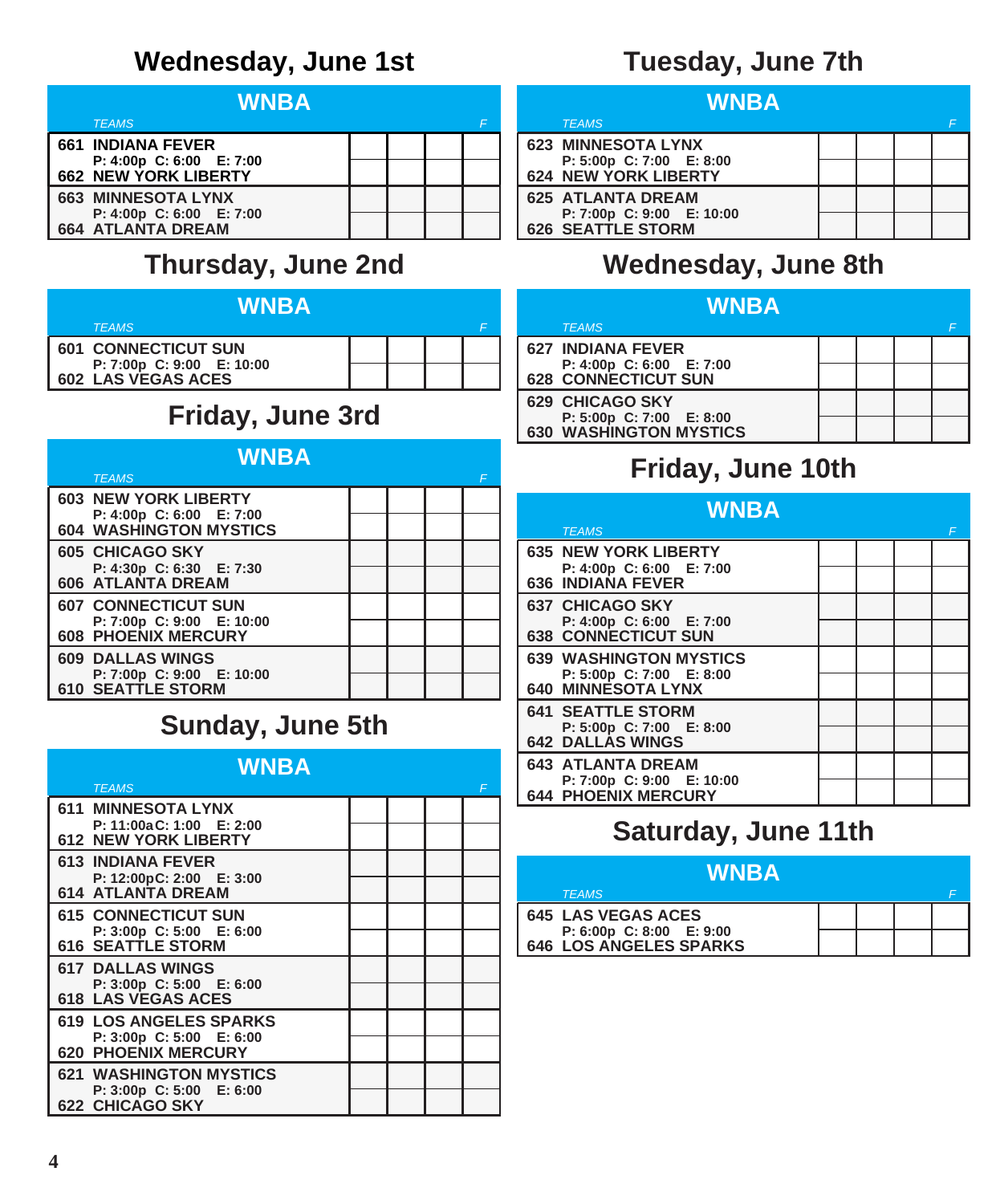#### **Sunday, June 12th**

| WNBA                                                        |  |  |  |   |  |
|-------------------------------------------------------------|--|--|--|---|--|
| <b>TEAMS</b>                                                |  |  |  | F |  |
| <b>651 CHICAGO SKY</b>                                      |  |  |  |   |  |
| $P: 11:00aC: 1:00$ $E: 2:00$<br><b>652 NEW YORK LIBERTY</b> |  |  |  |   |  |
| <b>653 SEATTLE STORM</b>                                    |  |  |  |   |  |
| P: 1:00p C: 3:00 E: 4:00                                    |  |  |  |   |  |
| <b>654 DALLAS WINGS</b>                                     |  |  |  |   |  |
| <b>655 PHOENIX MERCURY</b>                                  |  |  |  |   |  |
| P: 3:00p C: 5:00 E: 6:00<br>656 WASHINGTON MYSTICS          |  |  |  |   |  |
| <b>657 INDIANA FEVER</b>                                    |  |  |  |   |  |
| P: 4:00p C: 6:00 E: 7:00<br><b>658 MINNESOTA LYNX</b>       |  |  |  |   |  |

#### **Tuesday, June 14th**

| WNBA |                                                |  |  |  |  |  |
|------|------------------------------------------------|--|--|--|--|--|
|      | <b>TEAMS</b>                                   |  |  |  |  |  |
|      | <b>601 PHOENIX MERCURY</b>                     |  |  |  |  |  |
|      | P: 4:00p C: 6:00 E: 7:00                       |  |  |  |  |  |
|      | <b>602 WASHINGTON MYSTICS</b>                  |  |  |  |  |  |
|      | <b>603 SEATTLE STORM</b>                       |  |  |  |  |  |
|      |                                                |  |  |  |  |  |
|      | P: 6:00p C: 8:00 E: 9:00<br>604 MINNESOTA LYNX |  |  |  |  |  |

#### **Wednesday, June 15th**

| WNBA                                            |  |  |  |  |  |
|-------------------------------------------------|--|--|--|--|--|
| <b>TEAMS</b>                                    |  |  |  |  |  |
| <b>605 LAS VEGAS ACES</b>                       |  |  |  |  |  |
| P: 10:00a C: 12:00 E: 1:00                      |  |  |  |  |  |
| <b>606 DALLAS WINGS</b>                         |  |  |  |  |  |
| <b>607 PHOENIX MERCURY</b>                      |  |  |  |  |  |
| P: 4:00p C: 6:00 E: 7:00                        |  |  |  |  |  |
| 608 INDIANA FEVER                               |  |  |  |  |  |
| <b>609 ATLANTA DREAM</b>                        |  |  |  |  |  |
| P: 4:00p C: 6:00 E: 7:00<br>610 CONNECTICUT SUN |  |  |  |  |  |
|                                                 |  |  |  |  |  |

#### **Thursday, June 16th**

| <b>WNBA</b>                                      |  |  |  |  |  |  |
|--------------------------------------------------|--|--|--|--|--|--|
| <b>TEAMS</b>                                     |  |  |  |  |  |  |
| <b>611 WASHINGTON MYSTICS</b>                    |  |  |  |  |  |  |
| P: 4:00p C: 6:00 E: 7:00<br>612 NEW YORK LIBERTY |  |  |  |  |  |  |

#### **Friday, June 17th**

| WNBA                                            |  |  |  |   |  |
|-------------------------------------------------|--|--|--|---|--|
| <b>TEAMS</b>                                    |  |  |  | F |  |
| <b>613 SEATTLE STORM</b>                        |  |  |  |   |  |
| P: 4:00p C: 6:00 E: 7:00<br>614 CONNECTICUT SUN |  |  |  |   |  |
| <b>615 ATLANTA DREAM</b>                        |  |  |  |   |  |
| P: 5:00p C: 7:00 E: 8:00<br>616 CHICAGO SKY     |  |  |  |   |  |
| <b>617 PHOENIX MERCURY</b>                      |  |  |  |   |  |
| P: 5:00p C: 7:00 E: 8:00<br>618 DALLAS WINGS    |  |  |  |   |  |

#### **Sunday, June 19th**

| WNBA                                                      |  |  |  |   |
|-----------------------------------------------------------|--|--|--|---|
| <b>TEAMS</b>                                              |  |  |  | F |
| <b>619 SEATTLE STORM</b>                                  |  |  |  |   |
| P: 9:00a C: 11:00 E: 12:00<br><b>620 NEW YORK LIBERTY</b> |  |  |  |   |
| <b>621 CONNECTICUT SUN</b>                                |  |  |  |   |
| P: 11:00aC: 1:00 E: 2:00<br><b>622 WASHINGTON MYSTICS</b> |  |  |  |   |
| 623 CHICAGO SKY                                           |  |  |  |   |
| P: 12:00pC: 2:00 E: 3:00<br><b>624 INDIANA FEVER</b>      |  |  |  |   |
| <b>625 LOS ANGELES SPARKS</b>                             |  |  |  |   |
| P: 1:00p C: 3:00 E: 4:00<br><b>626 DALLAS WINGS</b>       |  |  |  |   |
| <b>627 MINNESOTA LYNX</b>                                 |  |  |  |   |
| P: 3:00p C: 5:00 E: 6:00<br><b>628 LAS VEGAS ACES</b>     |  |  |  |   |

#### **Tuesday, June 21st**

| WNBA |                                                         |  |  |   |
|------|---------------------------------------------------------|--|--|---|
|      | <b>TEAMS</b>                                            |  |  | F |
|      | <b>631 DALLAS WINGS</b>                                 |  |  |   |
|      | P: 4:00p C: 6:00 E: 7:00<br>632 ATLANTA DREAM           |  |  |   |
|      | <b>633 MINNESOTA LYNX</b>                               |  |  |   |
|      | P: 7:00p C: 9:00 E: 10:00<br><b>634 PHOENIX MERCURY</b> |  |  |   |
|      | <b>635 CHICAGO SKY</b>                                  |  |  |   |
|      | P: 7:00p C: 9:00 E: 10:00<br><b>636 LAS VEGAS ACES</b>  |  |  |   |
|      | <b>637 WASHINGTON MYSTICS</b>                           |  |  |   |
|      | P: 7:30p C: 9:30 E: 10:30<br>638 LOS ANGELES SPARKS     |  |  |   |

#### **Wednesday, June 22nd**

| <b>WNBA</b>                                     |  |  |  |  |
|-------------------------------------------------|--|--|--|--|
| <b>TEAMS</b>                                    |  |  |  |  |
| <b>639 NEW YORK LIBERTY</b>                     |  |  |  |  |
| P: 4:00p C: 6:00 E: 7:00<br>640 CONNECTICUT SUN |  |  |  |  |